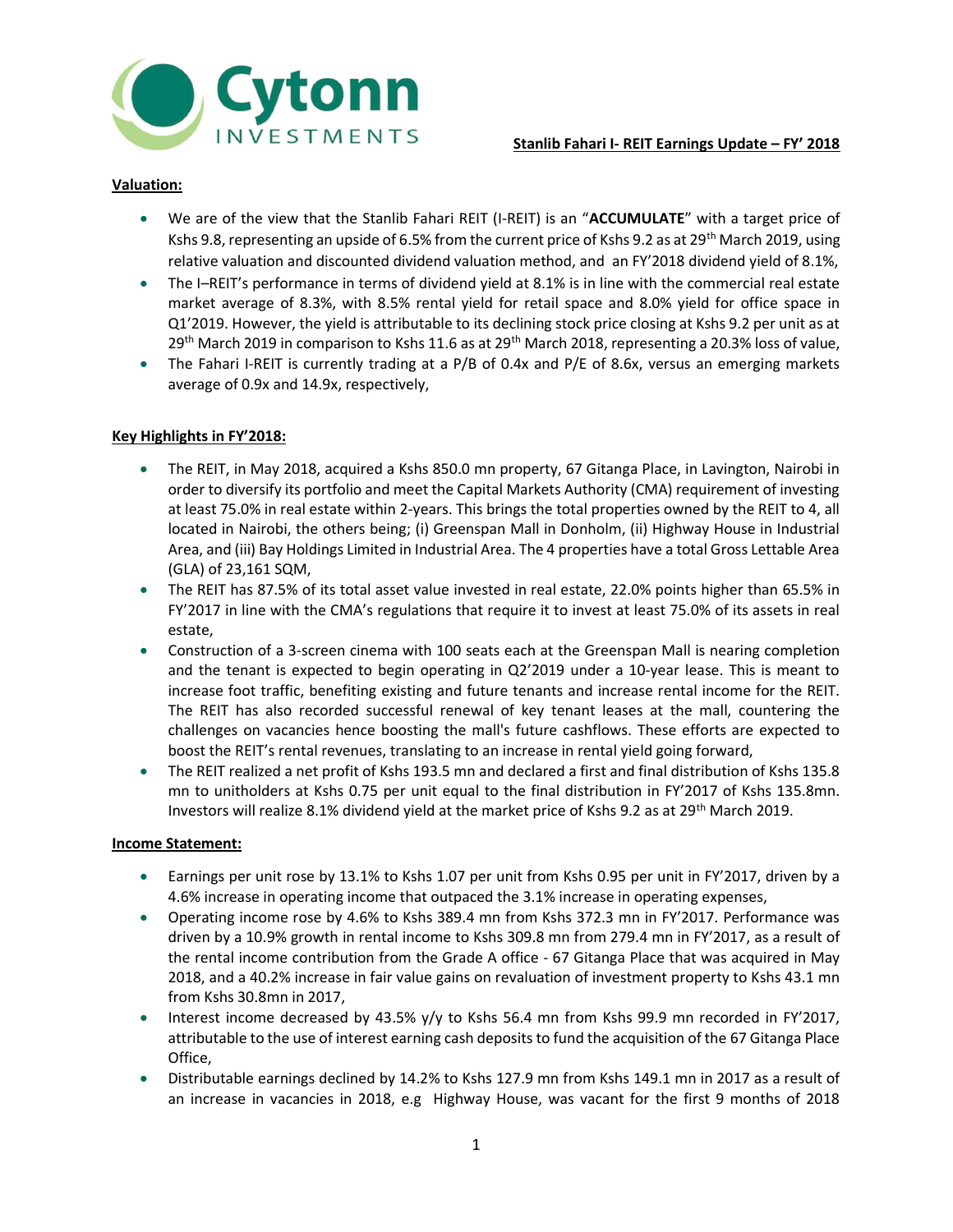

# Stanlib Fahari I- REIT Earnings Update – FY' 2018

following the exit of the tenant at expiry of the lease, as well as tax leakages in the form of irrecoverable withholding tax at property subsidiary company level. The renewal of the key tenants' leases will, however, curb the issue of vacancies and increase the rental income in future,

- Total operating expenses stood at Kshs 239.1 mn, 3.1% higher than Kshs 231.9 mn in FY'2017, out of which 54.5% was attributed to fund-operating expenses such as audit, trustee fees, and license fees, while property expenses which include maintenance of tenants and properties, filling vacancies, marketing, and public relations accounted for 45.5% of the total operating expenses. A large portion of revenues, at approximately 49.7%, are going into professional fees. However, we note that fund management expenses decreased by 4.0% to Kshs 130.2 mn attributed to the downward review of the REIT Manager's fee which took effect from  $1<sup>st</sup>$  July 2017, and recoupment of VAT input expense that had previously been capitalized to the fund,
- Net profit grew by 13.1% to Kshs 193.5 mn, from Kshs 171.1 mn in FY'2017. This is on account of the 10.9% increase in rental income and the 40.2% increase in fair value gains on revaluation of investment property bolstered by the construction of a modern 3-screen Cinema at Greenspan Mall,
- The REIT recommended a Kshs 135.7 mn dividend to its unitholders at Kshs 0.75 per unit, realizing an 8.1% yield on its market price as at 29th March 2019, translating to a 70.1% pay-out ratio. However, we note that the final distributable earnings declared by REIT manager is 6.1% above the FY' 2018 distributable earnings of Kshs 127.9mn and thus will be funded from Equity.

### Balance Sheet:

- Total assets increased by 2.4% y/y to Kshs 3.9 bn from Kshs 3.8 bn in FY' 2017, attributable to a 36.8% y/y increase in investment property to Kshs 3.4 bn from Kshs 2.5 bn in FY'2017, with the purchasing of the 67 Gitanga Place office building in Lavington at Kshs 895.5 mn. The acquisition has contributed to the sectoral diversification of the portfolio, increasing exposure to the office sector and semi-industrial to 30.5% from 16.9% in FY'2017,
- Total liabilities increased by 2.4% to Kshs 128.7 mn from Kshs 95.4 mn in FY' 2017, driven by an increase in payables. The REIT incurred no financing costs in FY'2018,
- Shareholders' funds grew by 1.6% to Kshs 3.72 bn from Kshs 3.66 bn in FY'2017 and thus the REIT closed the year with a Net Asset Value of Kshs 20.6 per share, 2.9% higher than its listing price of Kshs 20.0,
- The REIT currently has a return on assets of 5.0% and a return on equity of 5.2%, compared to 4.5% and 4.7%, respectively, in FY'2017.

#### Key Take-outs:

- On the bourse, the REIT's performance has been on a decline since its listing at Kshs 20.0 in November 2015. The REIT traded at an average of Kshs 10.6 per unit in FY' 2018, compared to Kshs 11.3 in FY 2017, thus losing 6.2% of its value y/y and 47.0% from its listing, an indication of the continued lack of investor appetite for the instrument,
- We expect the REITs rental revenues to increase driven by; (i) increased diversification of the portfolio, with the purchase of 67 Gitanga Road building, (ii) construction and operation of a 3-screen cinema with 100 seats each, at Greenspan Mall, which is intended to increase foot traffic and boost existing tenant customers, and (iii) the expected legislation to exempt REIT owned subsidiaries from withholding tax. Investors and developers will venture into the REITs market to diversify their Real Estate holdings due to the decreased occupancies in the Nairobi retail and office market, driven by the space surplus in the market.